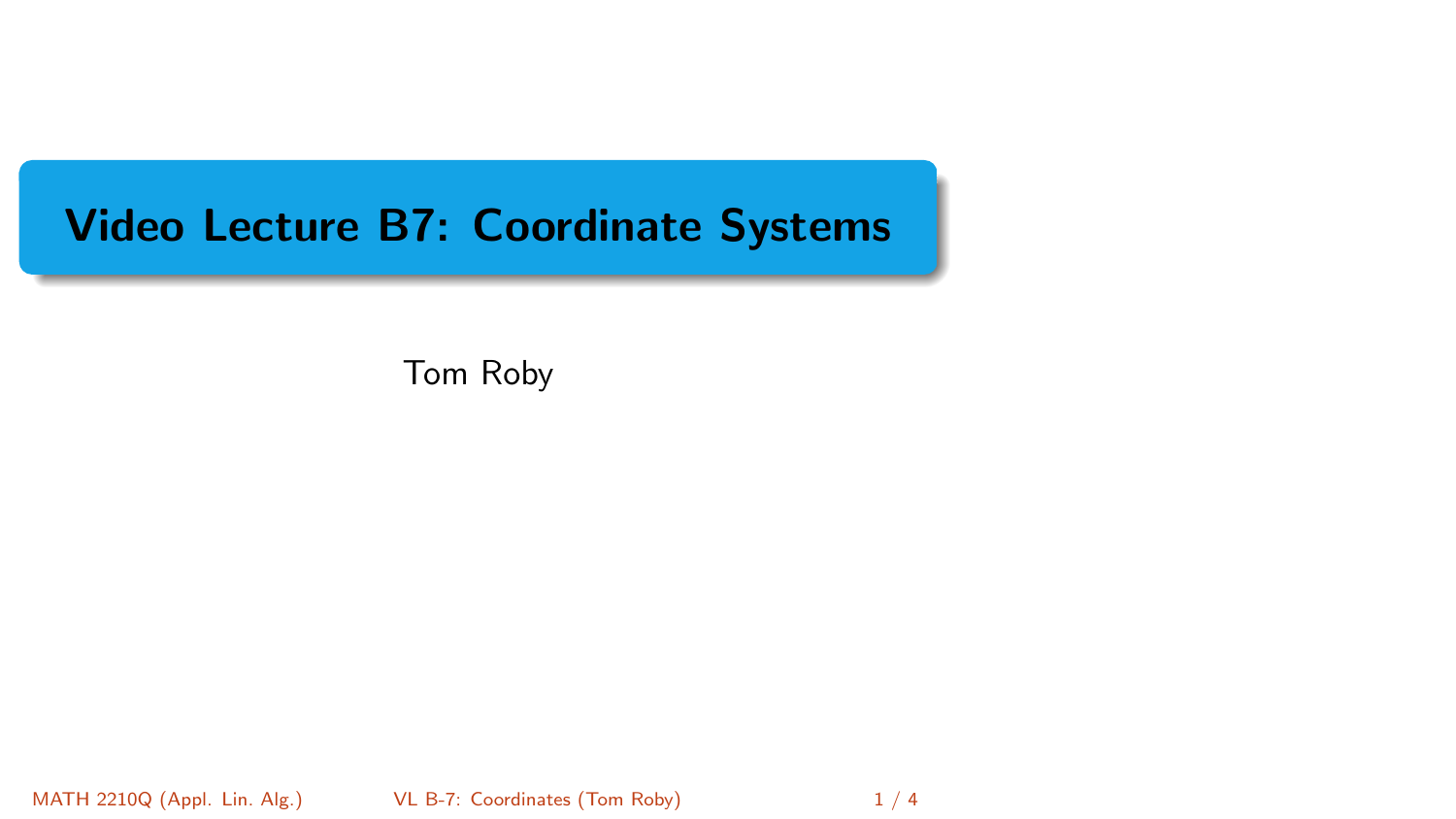## Outline & Objectives

- Demonstrate that every vector has a *unique* representation in terms of a basis  $\beta$  for a vector space V.
- Harness this to give *coordinates* for any given vector relative to  $\beta$ . When V already has a standard basis (e.g.,  $V = \mathbb{R}^n$ , and compute the corresponding *change of* coordinate matrix  $P_{\mathcal{B}}$ .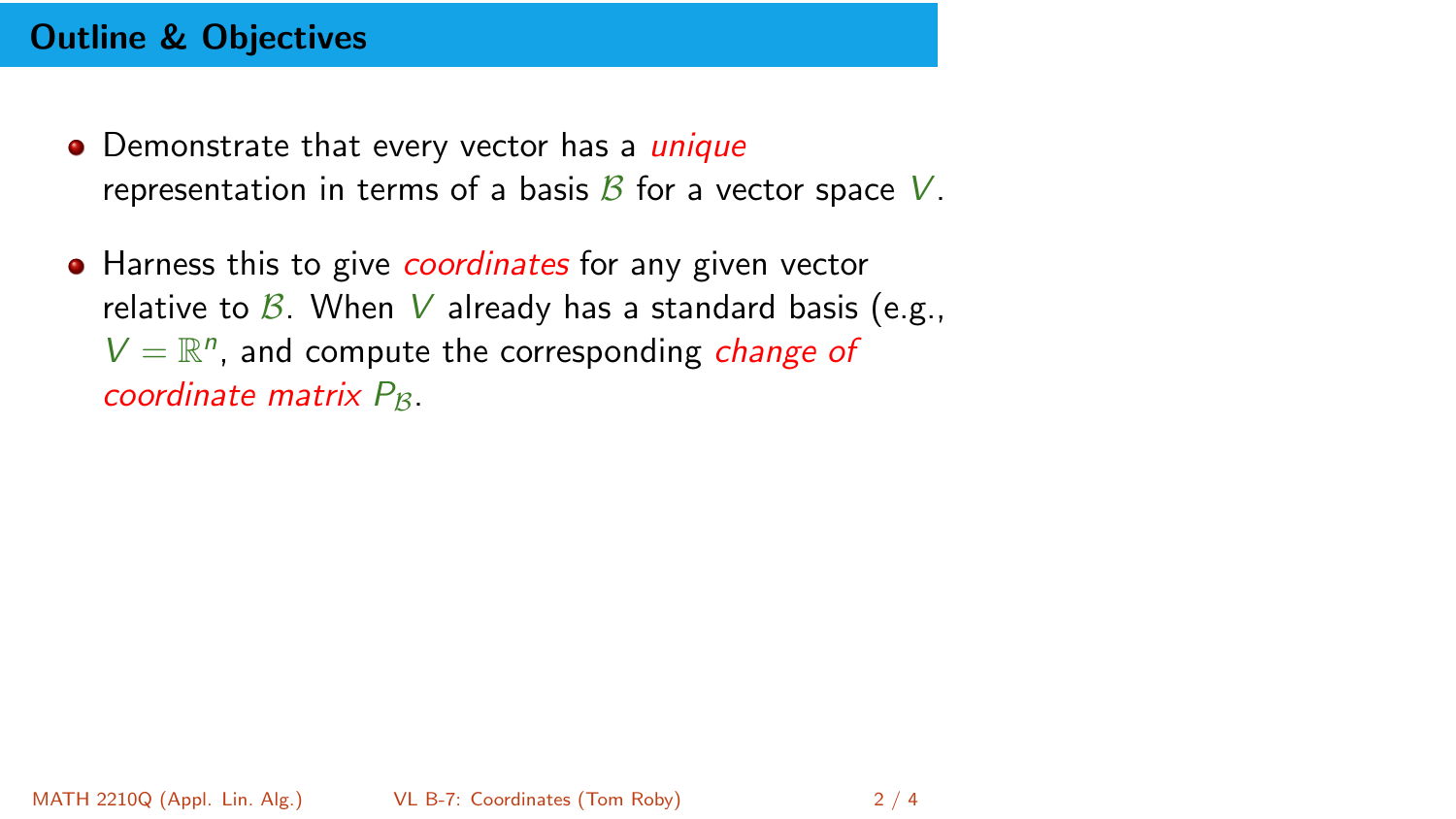## The Unique Representation Theorem

#### Theorem (Unique Representation Theorem)

Let  $\mathcal{B} = \{\vec{b}_1, \ldots, \vec{b}_n\}$  be a basis for  $V$ . Then each  $\vec{x} \in V$  has a unique set of scalars  $\{c_i\}$  such that  $\vec{x} = c_1 \vec{b}_1 + \cdots + c_n \vec{b}_n$  (1).

*Proof:* We can find  $\{c_i\}$  satisfying (1) since B spans V. Why unique? Suppose  $\vec{x} = d_1 \vec{b}_1 + \cdots d_n \vec{b}_n$  as well...

### Definition (coordinates)

Call the above weights 
$$
c_1, \ldots, c_n
$$
 the *B*-coordinates of  $\vec{x}$ . Write  $[\vec{x}]_B = \begin{bmatrix} c_1 \\ \vdots \\ c_n \end{bmatrix}$  (coordinate vector); call  $\vec{x} \mapsto [\vec{x}]_B$  the coordinate mapping (determined by *B*).

$$
\text{Let} \ \mathcal{B}=\left\{\begin{bmatrix}1\\2\end{bmatrix},\begin{bmatrix}2\\3\end{bmatrix}\right\}.\ \text{Say } [\vec{x}]_\mathcal{B}=\begin{bmatrix}4\\-1\end{bmatrix}; \text{ what is } \vec{x}?
$$